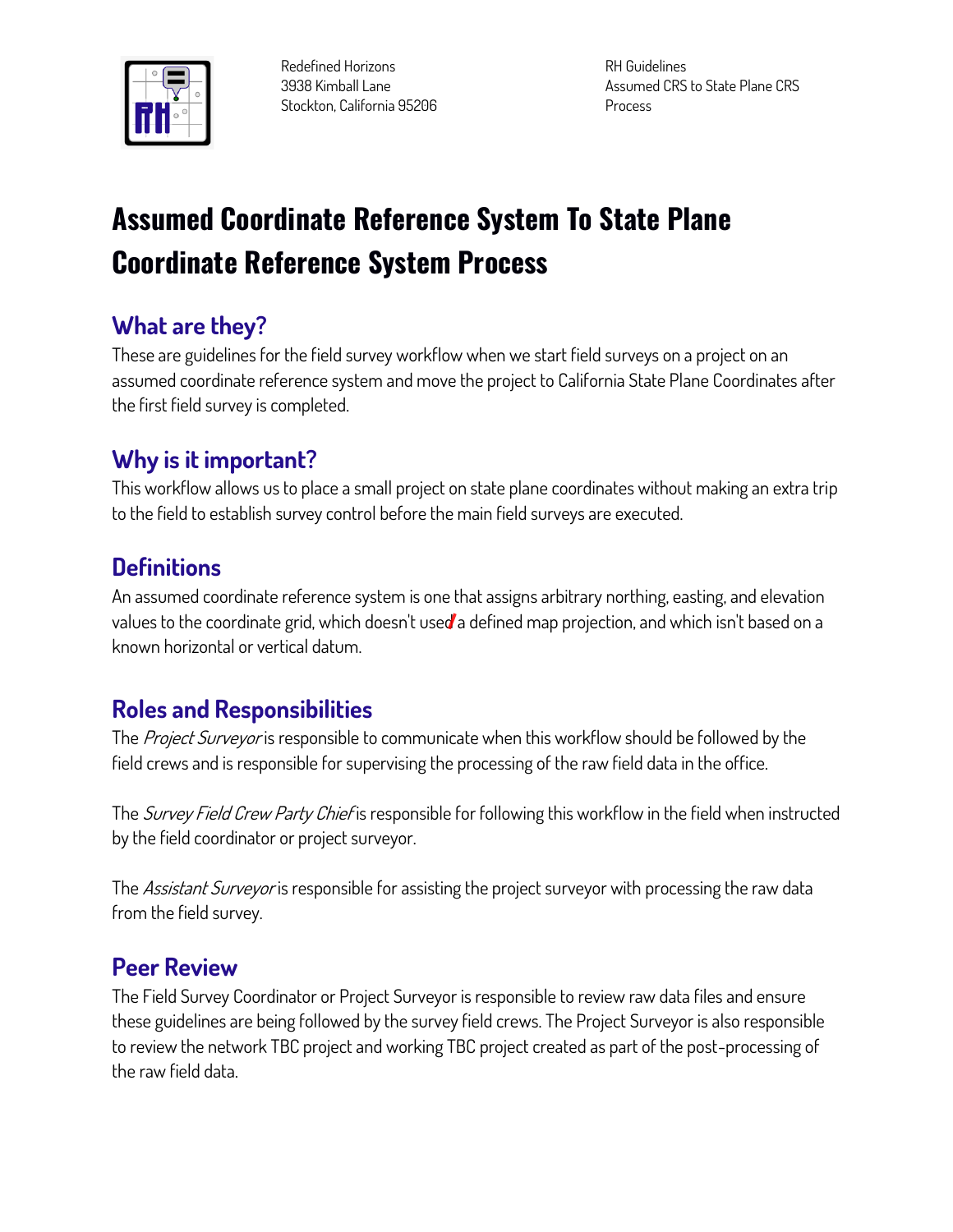

**Redefined Horizons 3938 Kimball Lane Stockton, California 95206**

**RH Guidelines Assumed CRS to State Plane CRS Process**

## **Field Notes**

**This workflow should produce the following field note forms:**

- **Control By Traverse**
- **GNSS Observation Logs**
- **Control Monument Establishment**

#### **Workflow:**

N: 5,000.00 E: 10,000.00 Z: 20,000.00

- **1) Set or recover your first two (2) control points (Point "A" and Point "B"). Good line of sight is needed between these points, as they will serve as the main azimuth pair.**
- **2) Set or recover a third point (Point "C") with line-of-sight from this point to Point "A".**
- **3) Set a fourth point ("Point D") with line-of-sight to Point "B" and Point "C".**
- **4) Set the total station on Point "A". Shoot a backsight at Point "B". Use assumed coordinate values of 10000, 5000, and 20000 and an assumed azimuth that is 90 degrees out from the actual geodetic azimuth.**
- **5) Turn a direct and reverse angle and shoot distances to Point "C" from the total station setup at Point "A".**
- **6) Turn a direct and reverse angle and shoot distances to Point "C" from the total station setup at Point "A" (if Point "C" is visible from Point "A").**   $|D|$ D
- **7) Move the total station to Point "C". Shoot a backsight at Point "B" using the assumed coordinate values.** or "A"
- **8) Turn a direct and reverse angle and shoot distances to Point "D" from the total station setup at Point "C"**
- **9) Take a check shot on Point "D" and Point "A" or Point "B" if visible from the total station setup at Point "C".**